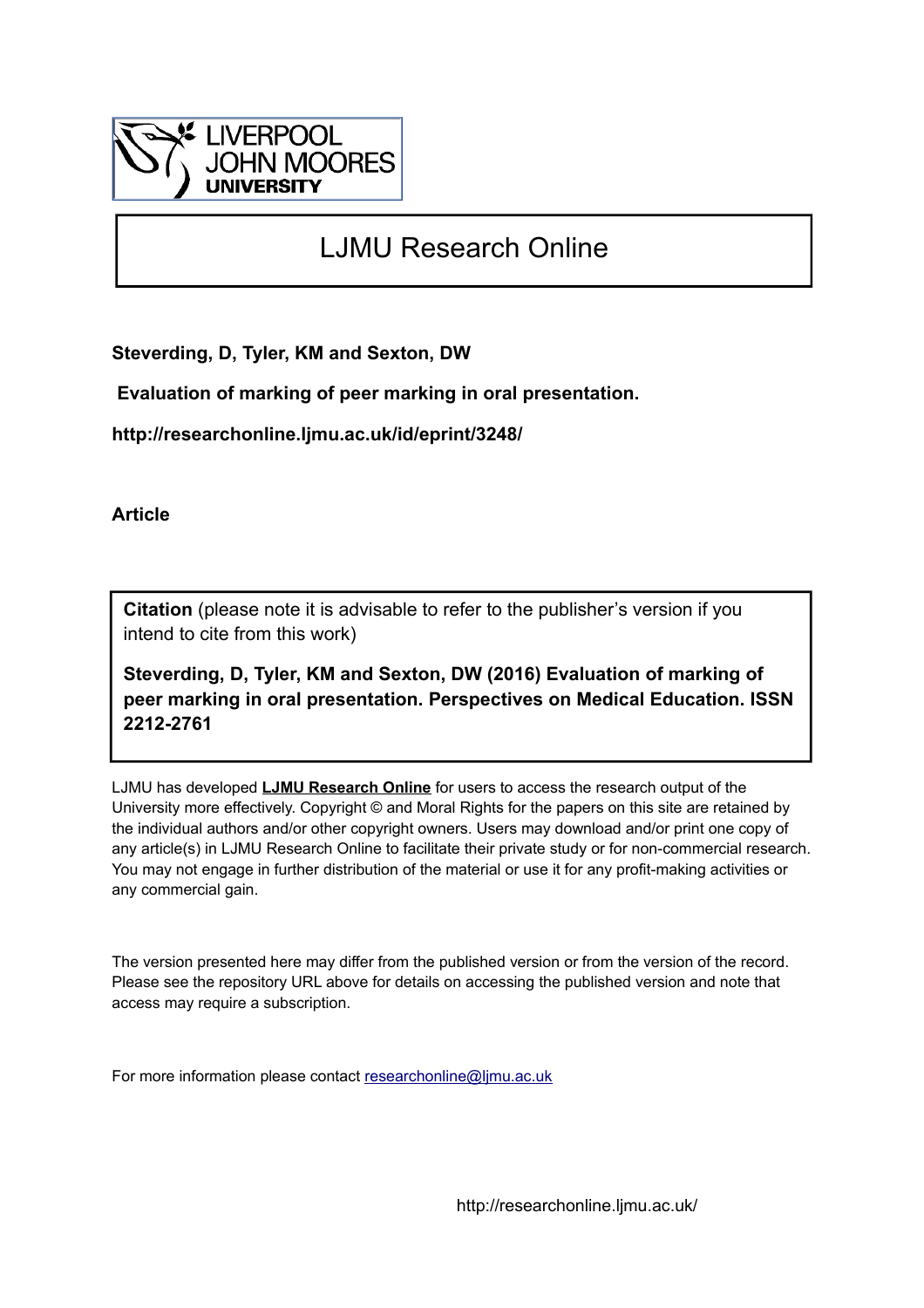

# **Evaluation of marking of peer marking in oral presentation**

**Dietmar Steverding1 · Kevin M. Tyler1 · Darren W. Sexton2**

© The Author(s) 2016. This article is published with open access at Springerlink.com

#### **Abstract**

*Background* Peer marking is an important skill for students, helping them to understand the process of learning and assessment. This method is increasingly used in medical education, particularly in formative assessment. However, the use of peer marking in summative assessment is not widely adopted because many teachers are concerned about biased marking by students of their peers.

*Objective* The aim of this study was to investigate whether marking of summative peer assessment can improve the reliability of peer marking.

*Methods* In a retrospective analysis, the peer-marking results of a summative assessment of oral presentations of two cohorts of students were compared. One group of students was told that their peer marks would be assessed against a benchmark consisting of the average of examiner marks and that these scores together with the peer and examiner marks would form their final exam results. The other group of students were just informed that their final exam results would be determined based on the examiner and peer marks.

*Results* Based on examiner marks, both groups of students performed similarly in their summative assessment, agree-

**Editor**'**s Note:** Commentary by: L. O'Neill DOI [10.1007/s40037-](http://dx.doi.org/10.1007/s40037-016-0257-5) [016-0257-5](http://dx.doi.org/10.1007/s40037-016-0257-5).

 $\boxtimes$  Dietmar Steverding dsteverding@hotmail.com; d.steverding@uea.ac.uk

- Norwich Medical School, University of East Anglia, Norwich Research Park, Norwich, UK
- <sup>2</sup> Norwich Medical School, currently: School of Pharmacy and Biomolecular Sciences, Liverpool John Moores University, Liverpool, UK

ment between student markers was less consistent and more polar than the examiners. When compared with the examiners, students who were told that their peer marking would be scored were more generous markers (their average peer mark was 2.4% points higher than the average examiner mark) while students who were not being scored on their marking were rather harsh markers (their average peer mark was 4.2% points lower than the average examiner mark), with scoring of the top-performing students most affected. *Conclusions* Marking of peer marking had a small effect on the marking conduct of students in summative assessment of oral presentation but possibly indicated a more balanced marking performance.

**Keywords** Summative assessment · Peer marking · Oral presentation

# **Essentials**

- Students whose peer marking is assessed mark more generously in summative assessments of oral presentations.
- The effect is greatest for top-performing students who tend to be marked more harshly in summative assessment of oral presentations when peer marking is not subjected to evaluation.
- There is a significant but marginal inflationary effect from assessor moderation of peer marking by students in summative assessments of oral presentations.

# **Introduction**

Peer assessment is increasingly used in higher medical education as it is an effective method to improve self-directed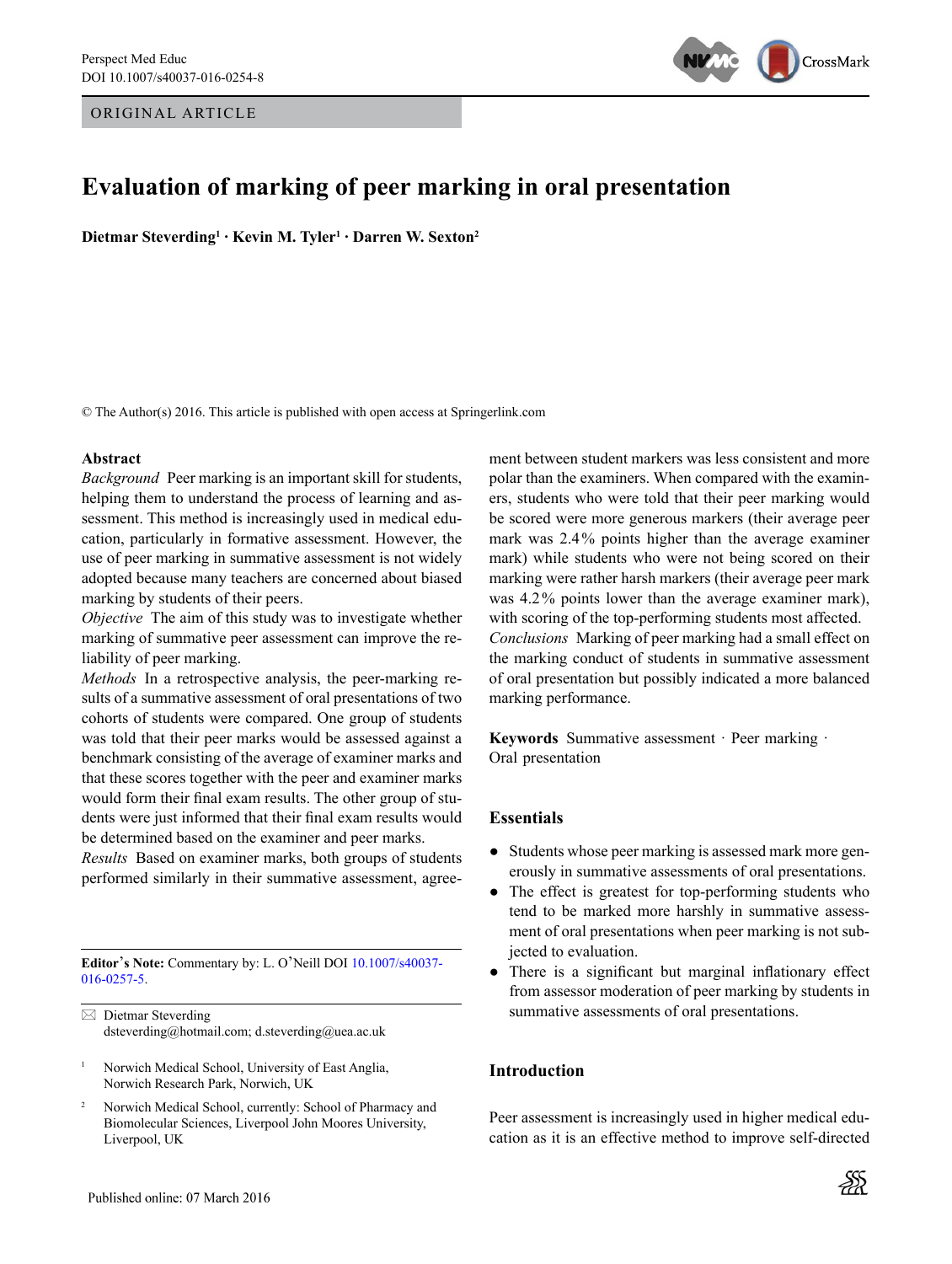learning and reflection  $[1-3]$  $[1-3]$ . It usually involves the assessment and evaluation of the work of a fellow student followed by comparison of the work with predefined standards which then allows to identify gaps in knowledge. This method works very well in formative assessments designed to improve students' independent and reflective learning and to engage students actively in the learning process and in the development of communication, teamwork and presentation skills [[4](#page-5-2)]. In addition, most students are willing to participate in peer assessment and enjoy the process [[5](#page-5-3)].

However, peer marking is less used in summative assessment. This is probably because summative assessment is characterized as evaluation of learning at the end of an instructional unit  $[6]$  $[6]$  $[6]$ . As the stakes are often high, teachers have understandable reservations with inclusion of peer marking in summative assessments. In addition, teachers may fear that students would mark their peers too leniently, thus falsely inflating examination grades. But it may also be possible that students may mark their peers more strictly and relative polarity in student peer reviewing has been previously observed [[7](#page-5-5)]. To prevent unfair peer marking, the marks given by the students could be assessed against a benchmark set by the teachers' marks and included in their final score.

It is obvious that peer marking is not practical for all summative assessments, e.g. written exams. However, there are many other forms of summative assessments in the modern medical curriculum [[8\]](#page-5-6), some of which may prove useful. Here we describe the retrospective analysis of peer marking of summative assessments of a teaching unit on presentation skills. In this study two groups of students were compared: the peer marks of the first group were graded and the students were informed about this while the peer marks of the second group remained ungraded. The results show that peer marking in certain summative assessments is feasible and that students generally assess their peers in an unbiased fashion.

# **Methods**

#### **Study design**

This pilot study retrospectively analyzed the results of summative assessments of the 'Research Presentation' part of the postgraduate module 'Transferable Skills for Research' taught for medical health professionals at the University of East Anglia. The Research Presentation part consisted of several sessions teaching students about the different methods of presenting research results. At the end of the module the students were assessed on a 10-minute oral presentation accompanied by a PowerPoint slide show. The presentation was marked in two categories: visual aids and presentation



skills. The individual marking criteria for the visual aids category included 'font size', 'font style', 'amount of text', 'figures/tables', 'background of slides', 'use of colours' and 'use of animation' while those for the presentation skills comprised 'background information', 'presentation of results', 'conclusion', 'timing', 'time per slide', 'gestures' and 'contact with audience'. The marks for each criterion were:  $0=$  unacceptable,  $1=$  unsatisfactory,  $2=$  satisfactory,  $3 = \text{good}, 4 = \text{excellent}.$  The presentations were simultaneously marked by two members of staff (examiner marks) and by the students (peer marks) taking the module. The examination results of two cohorts of students from two different years were analyzed. The students of one year (group M) were informed that their peer marks would be scored against the mean examiner marks as benchmark. The students were also briefed that the weighting of their final marks for their presentation would consist of 60% examiner marks, 25% peer marks and 15% marks for peer marking. The students of another year (group U) were just informed that they would carry out peer marking and that the peer marks would be included in their final mark for their presentation at a weighting of 75% examiner marks and 25% peer marks. The cohorts of the two years were chosen because both cohorts consisted of nine students. Statistical analyses were performed to see whether the marking of the peer marks influenced the scoring attitude of students by comparing the peer-marking results of the cohorts with each other and with the examiner marks.

## **Ethics**

This study was approved by the Faculty of Medicine and Health Sciences Research Ethics Committee of the University of East Anglia (reference: 20142015 69 SE).

# **Results**

In order to be able to determine whether scoring of peer marks would affect the peer marking of students, an essential prerequisite was that the two student groups U and M were matchable with respect to their exam performance. Both groups were similarly marked by the examiners indicating that their exam performances were comparable (Fig. [1\)](#page-3-0). The mean examiner marks were 77.4±10.6% (95% CI 72.4– 82.4%) for the group U students and  $76.3 \pm 7.3$ % (95% CI 71.4–81.2%) for the group M students. The observed difference of 1.1percentage points between the mean examiner marks of the two groups was statistically insignificant (*p*=0.263; Student's t-test). Compared with the respective mean examiner marks, the mean peer marks of the group U students  $(73.2 \pm 10.7; 95\% \text{ CI } 70.7-75.8\%)$  was  $4.2\%$ points lower, while the mean peer marks of the group M stu-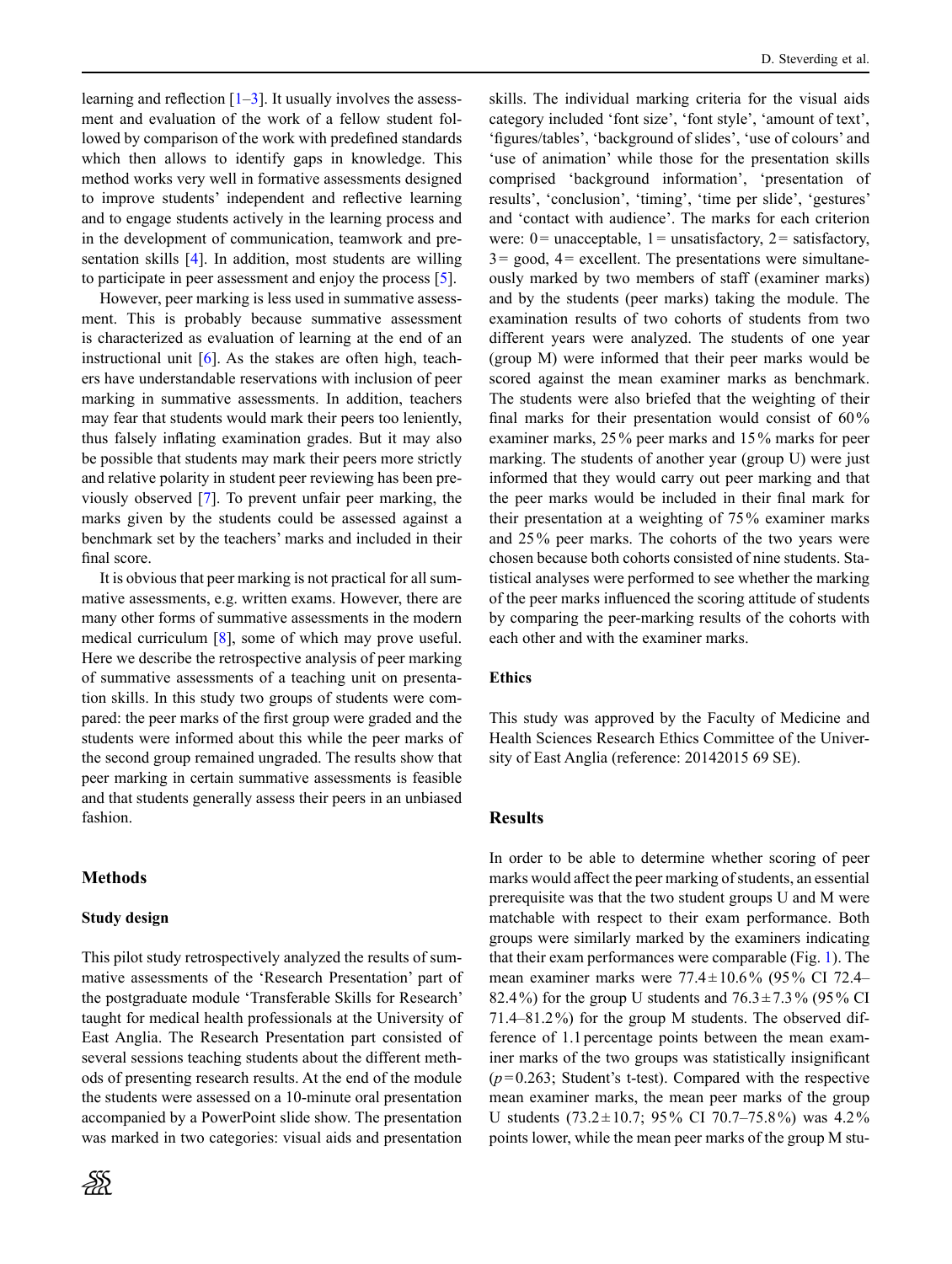<span id="page-3-0"></span>

**Fig. 1** Box-and-whisker plot of examiner and peer marks for group U (peer marks were ungraded) and group M (peer marks were graded). The plot shows the median (inside bar), the mean (cross), the first and the third quartiles (bottom and top of the box), and the minimum and maximum (end of whiskers)

<span id="page-3-2"></span>

**Fig. 2** Bland-Altman plot of peer minus examiner marks against mean of peer and examiner marks for group U students (*dark grey*) and group M students (*light grey*). Solid lines, means; dashed lines, means  $\pm$  SD

dents (78.7 ± 11.1%; 95% CI 72.2–81.2%) was 2.4% points higher (Fig. [1](#page-3-0)). These differences, however, were statistically not significant (group U,  $p=0.14$ ; group M,  $p=0.38$ ; Student's t-test). Another observable difference was that the min/max range for the student groups was much bigger than that for the examiners (Fig. [1](#page-3-0)). In addition, when the mean peer marks of group U and M were compared with each other, the observed difference between the marks was highly significant ( $p=0.0035$ ; Student's t-test).

Next, peer and examiner marks were analyzed with a Bland-Altman plot [[9](#page-5-8)]. This method plots the differences between two measures against the average of the two measures and determines whether there is any systematic bias (i.e., in our case whether there is a tendency for the student marking to be lower or higher than the examiner marking). The Bland-Altman analysis showed that the peer and examiner marks of both groups spread differently (Fig. [2](#page-3-2)). The

<span id="page-3-1"></span>

**Fig. 3** Scatterplot of examiner and student marks for group U students (*dark grey*) and group M students (*light grey*). Dotted line, line of equality (if there were total agreement between marks); solid lines, regression line. Regression function and correlation coefficient for the mark of both groups are shown

different mean marks in groups U and M were  $-4.03 \pm 4.71$  $(95\% \text{ CI} - 7.01 \text{ to} - 1.06)$  and + 2.36 ± 3.64 (95% CI - 0.62– 5.33) percentage points, respectively. The discrepancy in these mean marks was statistically significant  $(p=0.005)$ ; Student's t-test).

Linear regression analysis showed that there was generally a good correlation between the peer and examiner marks  $(>0.85; Fig. 3)$  $(>0.85; Fig. 3)$ . However, the regression line of both groups deviated from the line of equality (Fig. [3\)](#page-3-1). In the case of the group U students the deviation indicates that they marked their better peers more harshly than the examiners. For group M students there was a trend that they marked their weaker peers more kindly than the examiners.

# **Discussion**

This retrospective pilot study has shown that peer marking is feasible in summative assessments. An attempt was made to improve the reliability of peer marking by introducing marks for the peer-marking quality. Interestingly, our study indicates that students whose peer marking was not assessed (group U) were more likely to mark their peers harshly than those students who were told that their peer marking would be assessed (group M) and a mark for the quality of their peer marking would be included in their final score. This was somewhat unexpected as we had assumed that group U students would mark their peers more generously than group M students. This is because students can be influenced by concerns over recognizing the work of peers and subsequently award biased higher scores. This phenomenon is known as 'friendly marking' [[10](#page-5-7)]. This was recently shown in a study evaluating the peer marking of laboratory reports of first-year undergraduates, where peer-awarded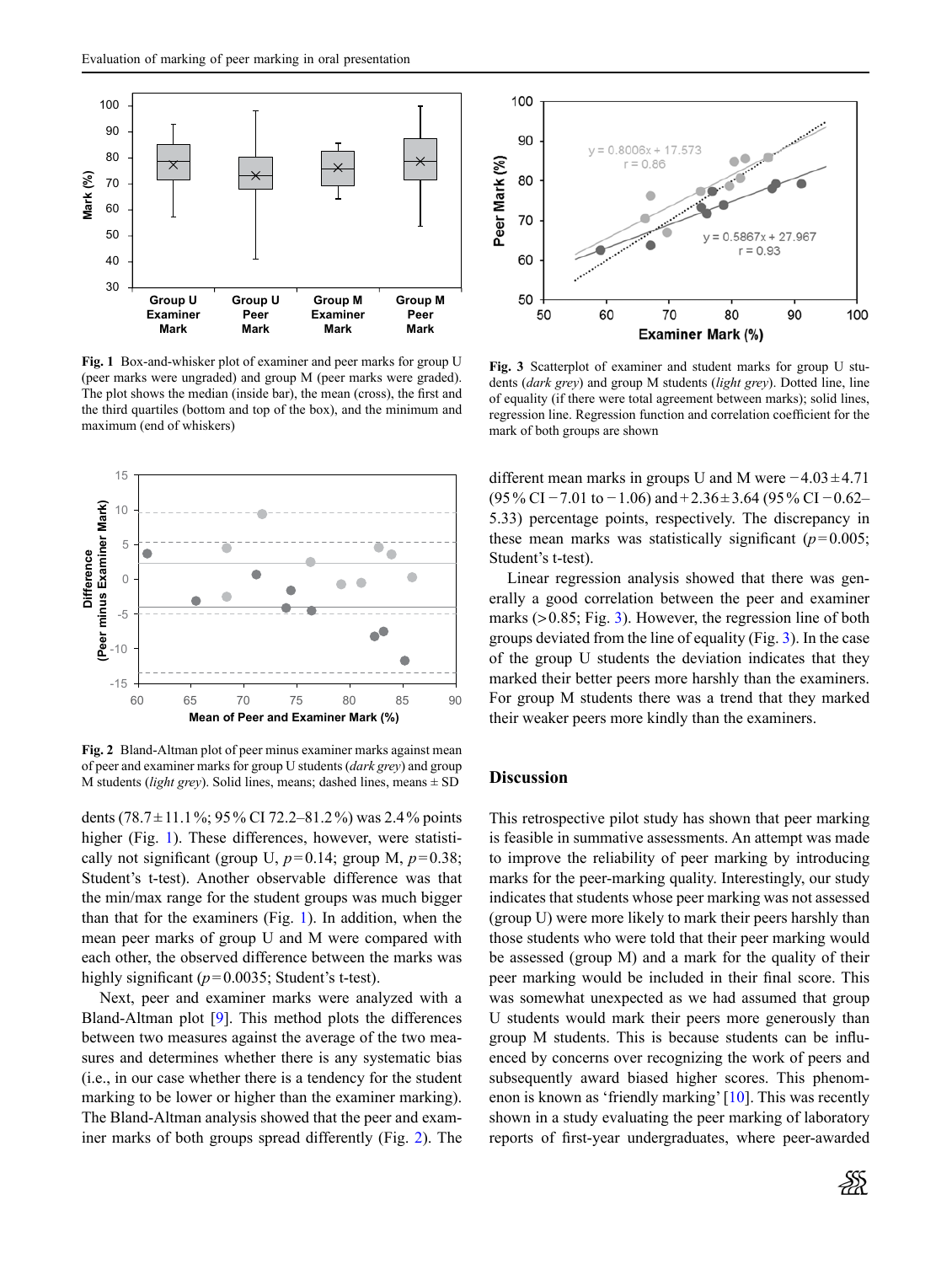marks exceeded staff marks by an average of 2.5–3.0percentage points [[11](#page-5-10)]. However, the contrary that students mark harsher than examiners has also been reported [[2\]](#page-5-11). The problem of 'friendly marking' may be overcome by anonymizing the work to be marked. However, this was not possible in our study as oral presentations were assessed.

Given that there was reasonable reliability between examiner and peer marks of both student groups, the introduction of assessing peer marks actually affected the marking attitude of students only marginally. Only group U students who performed very well in the exam were affected in the way that they were marked down by their peers. As the weighting of peer marks was 25% for group U students, these top students lost an average of 1.9–2.9percentage points on their final exam result which would not have impacted on their overall final grade. However, by reducing the weighting of peer marks, the impact on final exam results can be limited. In a recent study 70% of students agreed that peer assessment would be acceptable if it contributes only a little (up to 5%) to the overall final mark  $[11]$  $[11]$  $[11]$ .

Previous studies have shown that students find it challenging to mark their peers and express concerns about their peers' lack of expertise which might result in lost marks [[2](#page-5-11), [12](#page-5-12)]. It was suggested early on that the process of peer marking requires training of students in specialized skills of summarizing and evaluation  $[13]$  $[13]$  $[13]$ . In our study, the students were taught beforehand about what to consider for a good presentation. Emphasis was placed on visual aids, presentation skills and the assessing criteria for their summatively assessed presentation. In addition, before the students gave their presentations, a formative assessment of a related presentation with verbal feedback was carried out. Although the students did not see the marking sheet until the examination day, it seemed that the students did not have any problems with it as no clarifying questions regarding the marking sheet were asked. Our students may also have been quite confident about peer marking as they were postgraduates who may have experienced some kind of peer marking previously during their undergraduate studies.

It has been reported that students find peer marking generally positive, especially in formative assessments  $[2, 11, 11]$  $[2, 11, 11]$  $[2, 11, 11]$  $[2, 11, 11]$  $[2, 11, 11]$ [14](#page-5-14)]. The students commented that peer marking helped them in increasing their understanding of the subject matter and of the examination techniques required [[2,](#page-5-11) [11](#page-5-10)]. Whether our students regarded the peer-assessment process positively remains unanswered because no questioning of the students was ever intended as this was a retrospective analysis. For future studies it would be interesting if students were to also provide narrative reports to justify their scores. This would make them think about why they have awarded a certain score and thus help them to understand the evaluation process. Indeed, it may further modify their scores if justifications were required.

One limitation of our study is the very small sample size. Although the results were statistically significant, given that the observed effect was small, it is quite possible that the findings were just a result of selection bias, i.e. the findings represented just the differences between the two study groups rather than the effect of marking of peer marking. However, as this was not a predesigned study and therefore the students did not know that their peer assessment would ever be evaluated, the obtained findings may be robust. In a prospective study, the knowledge that their peer marking will be evaluated might have introduced bias in the student marking (Hawthorne effect).

When trying to successfully implement peer marking in educational settings some general practical recommendations should be followed [[15\]](#page-5-9). Students' prior experience with peer assessment must be considered. For example, first-year students are less likely to have experienced peer marking compared with postgraduates. The students should be informed before the start of the course that peer marking is part of the assessment process. This can be highlighted in the course's description and/or explained during the first session. Formative assessments should be incorporated to familiarize students with the assessment process and performance criteria. Peer marking should be performed in an anonymized way. Concerns regarding bias and unfair marking should be discussed and measures to prevent this should be provided. For example that peer marks are assessed as outlined in this study and that peer marking contributes only part of the final mark.

# **Conclusions**

This pilot retrospective study has shown that marking of summative peer assessment only has a small effect on marking performance. In particular, top students benefited from the introduction of assessment of peer marking. One conclusion from this study is that further investigations are required to confirm this retrospective study, which has the possibility of small sample size error.

**Acknowledgments** The authors would like to acknowledge the dedication, conscientiousness and professionalism of the students who were enrolled on the postgraduate module 'Transferable Skills for Research' and whose academic endeavours formed the basis of the present study.

**Open Access** This article is distributed under the terms of the Creative Commons Attribution 4.0 International License (http://creativecommons.org/licenses/by/4.0/), which permits unrestricted use, distribution, and reproduction in any medium, provided you give appropriate credit to the original author(s) and the source, provide a link to the Creative Commons license, and indicate if changes were made.